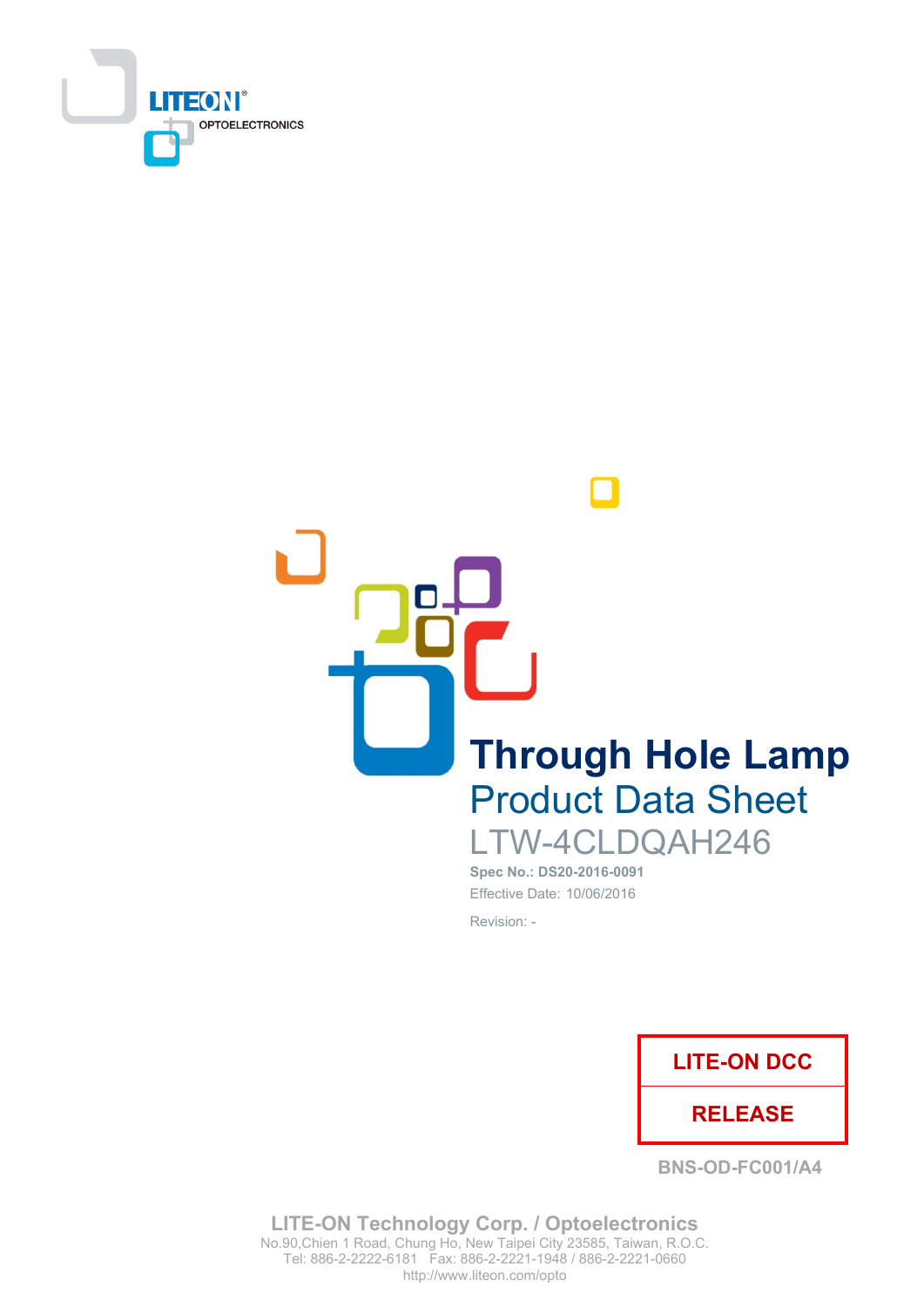



Through Hole Lamp LTW-4CLDQAH246

# **Through Hole Lamp**

# LTW-4CLDQAH246

| <b>Rev</b> | <b>Description</b>                           | By      | <b>Date</b> |  |  |  |
|------------|----------------------------------------------|---------|-------------|--|--|--|
| P001       | Preliminary Specification (RDR-20160923-02)  | Javy H. | 08/09/2016  |  |  |  |
|            |                                              |         |             |  |  |  |
|            |                                              |         |             |  |  |  |
|            |                                              |         |             |  |  |  |
|            |                                              |         |             |  |  |  |
|            |                                              |         |             |  |  |  |
|            | Above data for PD and Customer tracking only |         |             |  |  |  |
|            | New Specification                            | Javy H. | 10/04/2016  |  |  |  |
|            |                                              |         |             |  |  |  |
|            |                                              |         |             |  |  |  |
|            |                                              |         |             |  |  |  |
|            |                                              |         |             |  |  |  |
|            |                                              |         |             |  |  |  |

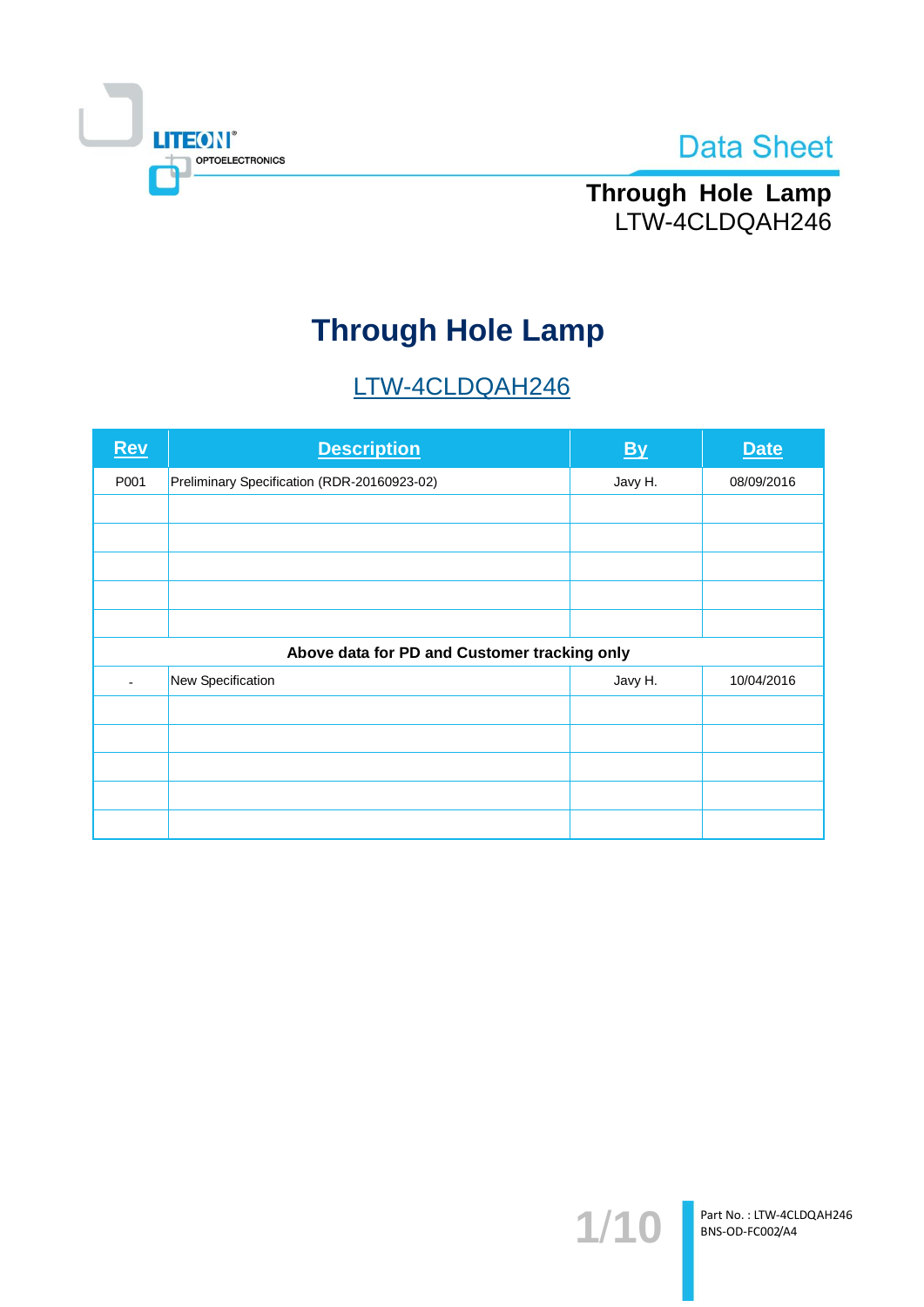

# **Through Hole Lamp** LTW-4CLDQAH246

### 1. Description

CBI (Circuit Board Indicator) is a black plastic right angle Holder (Housing) which mates with Lite-On LED lamps. Lite-On CBI is available in a wide variety of packages, including top-view (Spacer) or right angle and horizontal or vertical arrays which is stackable and easy to assembly.

#### 1.1. Features

- Designed for ease in circuit board assembly.  $\blacksquare$
- Black case enhance contrast ratio.  $\blacksquare$
- Low halogen.  $\blacksquare$
- $\blacksquare$ I.C compatible/Low current requirement.
- Rectangle package. InGaN White & Water clear lens

#### **1.2. Applications**

- Computer.
- Communication.
- Consumer.
- Industrial.

### **2. Outline Dimensions**



# Notes:

- 1. All dimensions are in millimeters (inches).
- 2. Tolerance is ±0.25mm (.010") unless otherwise noted.
- 3. The Holder (Housing) material is plastic / black.
- 4. LED lamp is white color with water clear lens..
- 5. Specifications are subject to change without notice.



Part No.: LTW-4CLDQAH246 BNS-OD-FC002/A4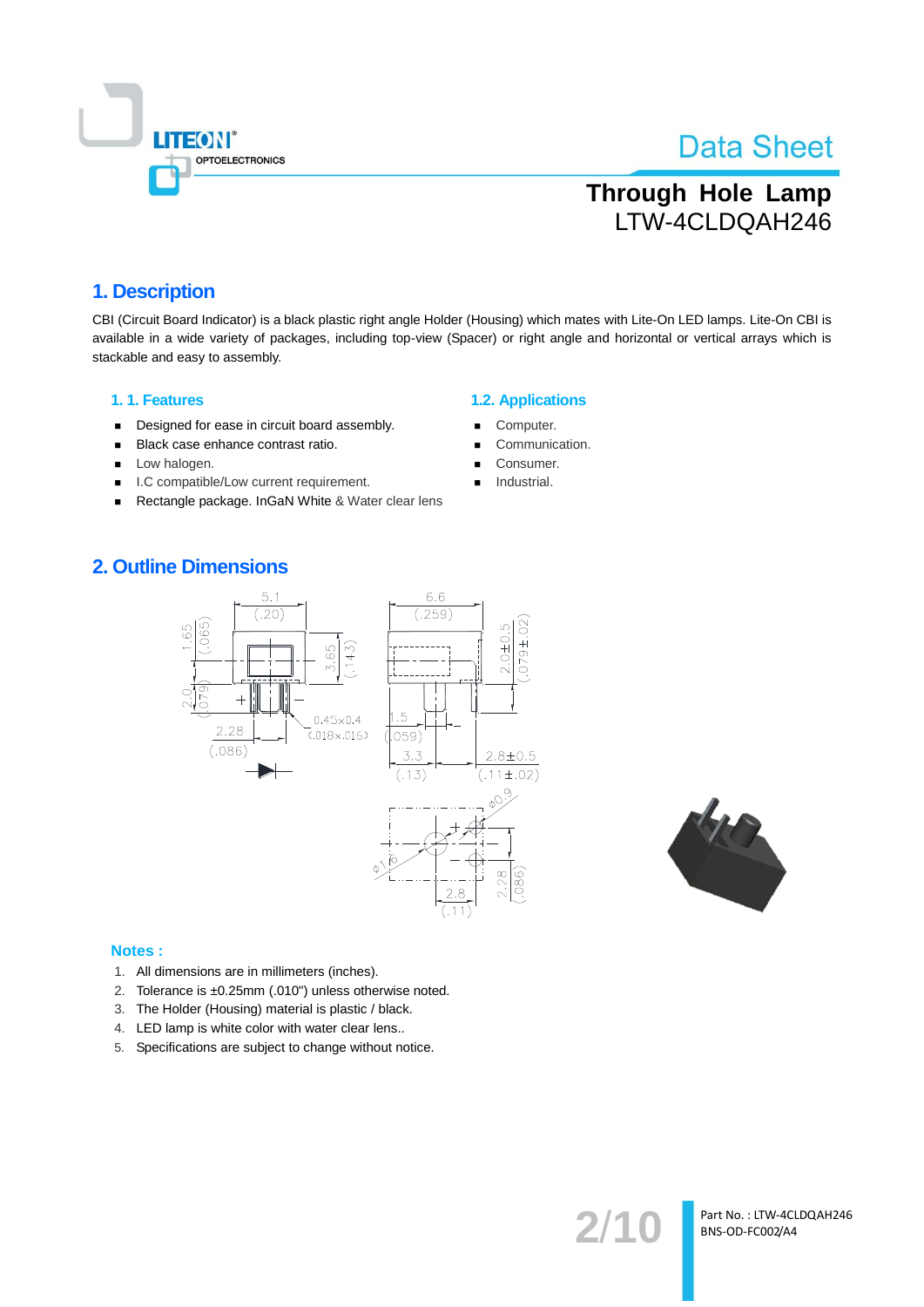

# Through Hole Lamp LTW-4CLDQAH246

### 3. Absolute Maximum Ratings at TA=25°C

| <b>Parameter</b>                                  | <b>Maximum Rating</b>                 | <b>Unit</b> |  |
|---------------------------------------------------|---------------------------------------|-------------|--|
| <b>Power Dissipation</b>                          | 72                                    | mW          |  |
|                                                   |                                       |             |  |
| <b>Peak Forward Current</b>                       |                                       |             |  |
| (Duty Cycle $\leq$ 1/10, Pulse Width $\leq$ 10ms) | 60                                    | mA          |  |
| DC Forward Current                                | 20                                    | mA          |  |
| Derating Linear From 30°C                         | 0.3                                   | mA/C        |  |
| <b>Operating Temperature Range</b>                | -40 $^{\circ}$ C to + 85 $^{\circ}$ C |             |  |
| Storage Temperature Range                         | $-40^{\circ}$ C to + 100 $^{\circ}$ C |             |  |
| <b>Lead Soldering Temperature</b>                 |                                       |             |  |
| $[2.0$ mm $(.079")$ From Body]                    | 265±5°C for 5 Seconds Max.            |             |  |

### 4. Electrical / Optical Characteristics at TA=25°C

| <b>Parameter</b>                | <b>Symbol</b> | Min. | Typ.                     | Max.                     | <b>Unit</b>    | <b>Test Condition</b>                     |
|---------------------------------|---------------|------|--------------------------|--------------------------|----------------|-------------------------------------------|
| Luminous Intensity              | IV            | 680  | 1500                     | 2500                     | mcd            | $IF = 20mA$<br>Note 1,3,4                 |
| Viewing Angle                   | 201/2         |      | 100                      | $\overline{\phantom{0}}$ | deg            | Note 2 (Fig.6)                            |
|                                 | X             |      | 0.29                     | $\blacksquare$           |                | $IF = 20mA$ , Note 5                      |
| <b>Chromaticity Coordinates</b> | у             | ٠    | 0.28                     | $\overline{\phantom{0}}$ | $\blacksquare$ | Hue Spec. Table &<br>Chromaticity Diagram |
| <b>Forward Voltage</b>          | <b>VF</b>     | 2.5  | 3.0                      | 3.5                      | V              | $IF = 20mA$                               |
| <b>Reverse Current</b>          | IR.           | ۰    | $\overline{\phantom{a}}$ | 100                      | μA             | $VR = 5V$ , Note 6                        |

### **NOTE:**

1. Luminous intensity is measured with a light sensor and filter combination that approximates the CIE eye-response curve.

2. 01/2 is the off-axis angle at which the luminous intensity is half the axial luminous intensity.

3. Iv classification code is marked on each packing bag.

4. The Iv guarantee must be included with ±15% testing tolerance.

5. The chromaticity coordinates (x, y) is derived from the 1931 CIE chromaticity diagram..

6. Reverse voltage (VR) condition is applied for IR test only. The device is not designed for reverse operation.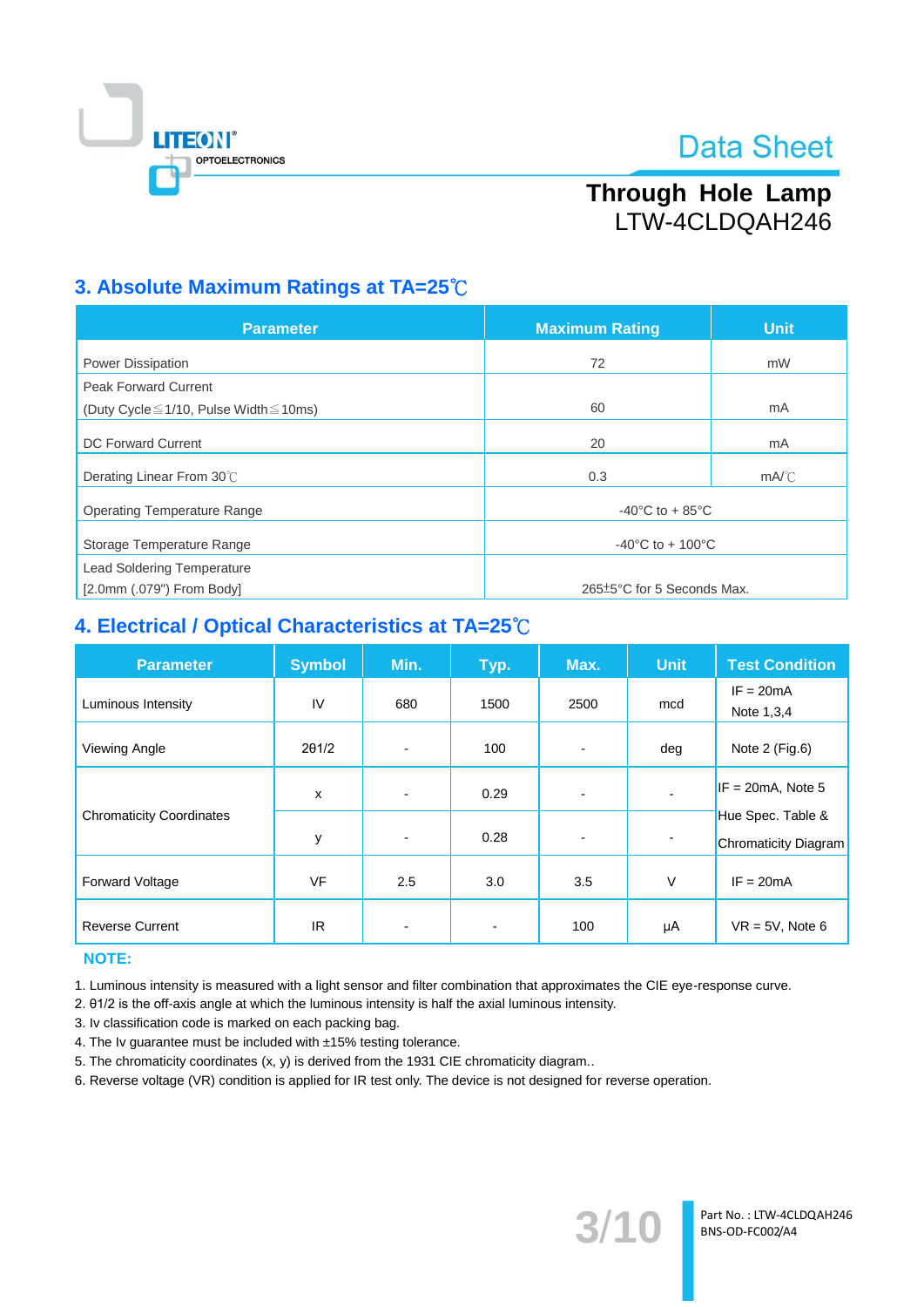

### **Through Hole Lamp** LTW-4CLDQAH246

### 5. Typical Electrical / Optical Characteristics Curves

(25℃ Ambient Temperature Unless Otherwise Noted)





Fig.6 Spatial Distribution

 $4/1$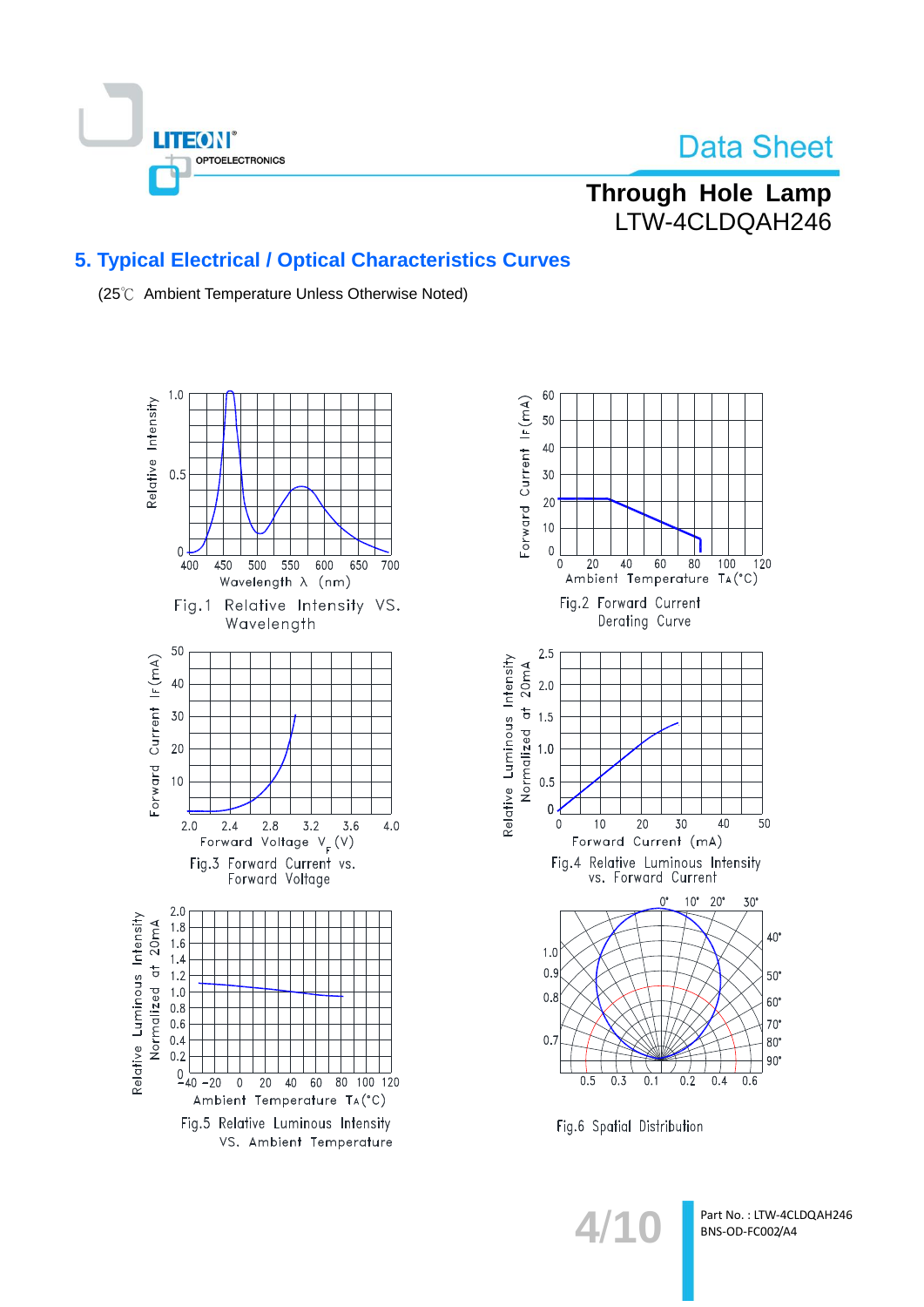

# Through Hole Lamp LTW-4CLDQAH246

### **6. Packing Spec.**

1000, 500, 200 or 100 pcs per packing bag

|                                                                             |                                                                | $170$ mm                                                                                                                                                                                                                      |
|-----------------------------------------------------------------------------|----------------------------------------------------------------|-------------------------------------------------------------------------------------------------------------------------------------------------------------------------------------------------------------------------------|
|                                                                             | <b>LITEON</b> LITE-ON ELECTRONICS (THAILAND) CO., LTD.         |                                                                                                                                                                                                                               |
| LOT NO<br>MATERIAL NO.<br><b>BATCH</b><br><b>CUSTOMER</b><br>CUS.PART NO. : | <b>THE REAL PROPERTY</b>                                       | LOT 303<br>MATERIAL RD<br><b>BATCH</b><br><b>COSTERE</b><br><b>CUSPARE 30</b>                                                                                                                                                 |
| <b>QUANTITY</b><br><b>MACHINE</b>                                           | <b>THE THEFT</b>                                               | <b>MACHERS</b><br>OMMER<br>LITHDEE<br><b>ATTENTION</b><br><b>CA PARTIES</b><br>control study<br>OWNER                                                                                                                         |
| COMMENT<br>DATE CODE                                                        | <b>HILLE</b> Pb-free/RoHS<br>2003/06/20<br>16:19:47<br>TLMP002 | Product on continue to state procedure of<br>Patients in the case the as-belle-tubage study<br>plat. In certainty ang any case design is<br>positiv saak in description of the modern Pros<br>also declines some appartmental |

### 15 packing bags per inner carton Total 15,000 pcs per inner carton



8 Inner cartons per outer carton Total 120,000 pcs per outer carton In every shipping lot, only the last pack will be non-full packing



Part No.: LTW-4CLDQAH246 BNS-OD-FC002/A4

5/10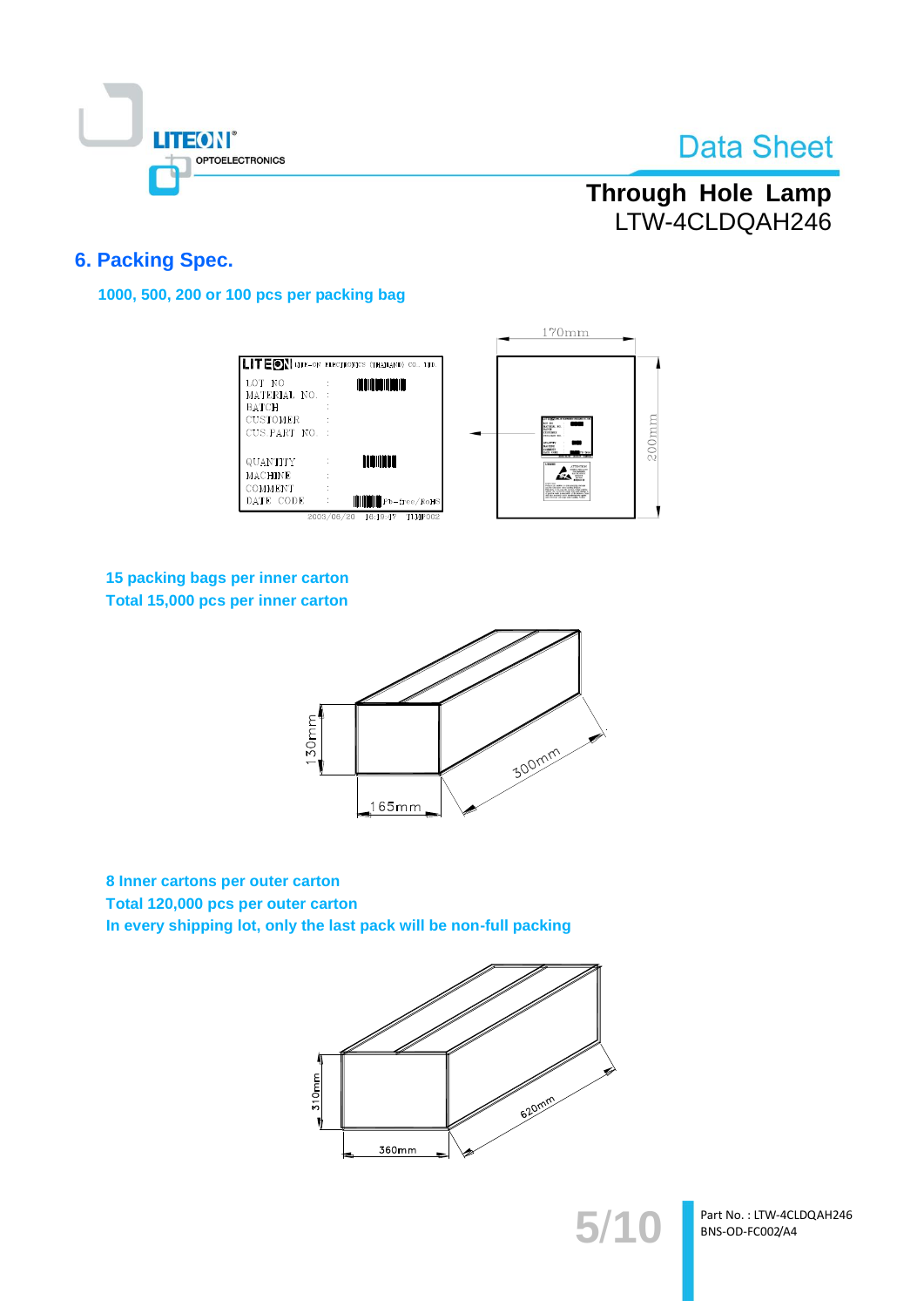

# Through Hole Lamp LTW-4CLDQAH246

### **7. Bin Table Specification**

| Luminous Intensity Iv (mcd) IF@20mA |      |      |  |  |  |
|-------------------------------------|------|------|--|--|--|
| <b>Bin Code</b>                     | Min. | Max. |  |  |  |
| N                                   | 680  | 880  |  |  |  |
| P                                   | 880  | 1150 |  |  |  |
| Q                                   | 1150 | 1500 |  |  |  |
| R                                   | 1500 | 1900 |  |  |  |
| S                                   | 1900 | 2500 |  |  |  |

Note: Tolerance of each bin limit is ±15%

| <b>Hue Ranks</b> |   |        |        | Chromaticity Coordinates, CC(x, y), IF@20mA |        |
|------------------|---|--------|--------|---------------------------------------------|--------|
|                  | X | 0.2500 | 0.2700 | 0.2700                                      | 0.2500 |
| A1               | У | 0.2250 | 0.2545 | 0.2875                                      | 0.2580 |
| A2               | X | 0.2500 | 0.2700 | 0.2700                                      | 0.2500 |
|                  | У | 0.1925 | 0.2220 | 0.2545                                      | 0.2250 |
| <b>B1</b>        | X | 0.2700 | 0.2900 | 0.2900                                      | 0.2700 |
|                  | У | 0.2545 | 0.2825 | 0.3150                                      | 0.2875 |
| <b>B2</b>        | X | 0.2700 | 0.2900 | 0.2900                                      | 0.2700 |
|                  | У | 0.2220 | 0.2500 | 0.2825                                      | 0.2545 |
| C <sub>1</sub>   | X | 0.2900 | 0.3100 | 0.3100                                      | 0.2900 |
|                  | У | 0.2825 | 0.3120 | 0.3445                                      | 0.3150 |
| C <sub>2</sub>   | X | 0.2900 | 0.3100 | 0.3100                                      | 0.2900 |
|                  | У | 0.2500 | 0.2795 | 0.3120                                      | 0.2825 |
| D <sub>1</sub>   | X | 0.3100 | 0.3300 | 0.3300                                      | 0.3100 |
|                  | y | 0.3120 | 0.3415 | 0.3740                                      | 0.3445 |
| D <sub>2</sub>   | X | 0.3100 | 0.3300 | 0.3300                                      | 0.3100 |
|                  | У | 0.2795 | 0.3090 | 0.3415                                      | 0.3120 |

Note: Color Coordinates Measurement allowance is ±0.01

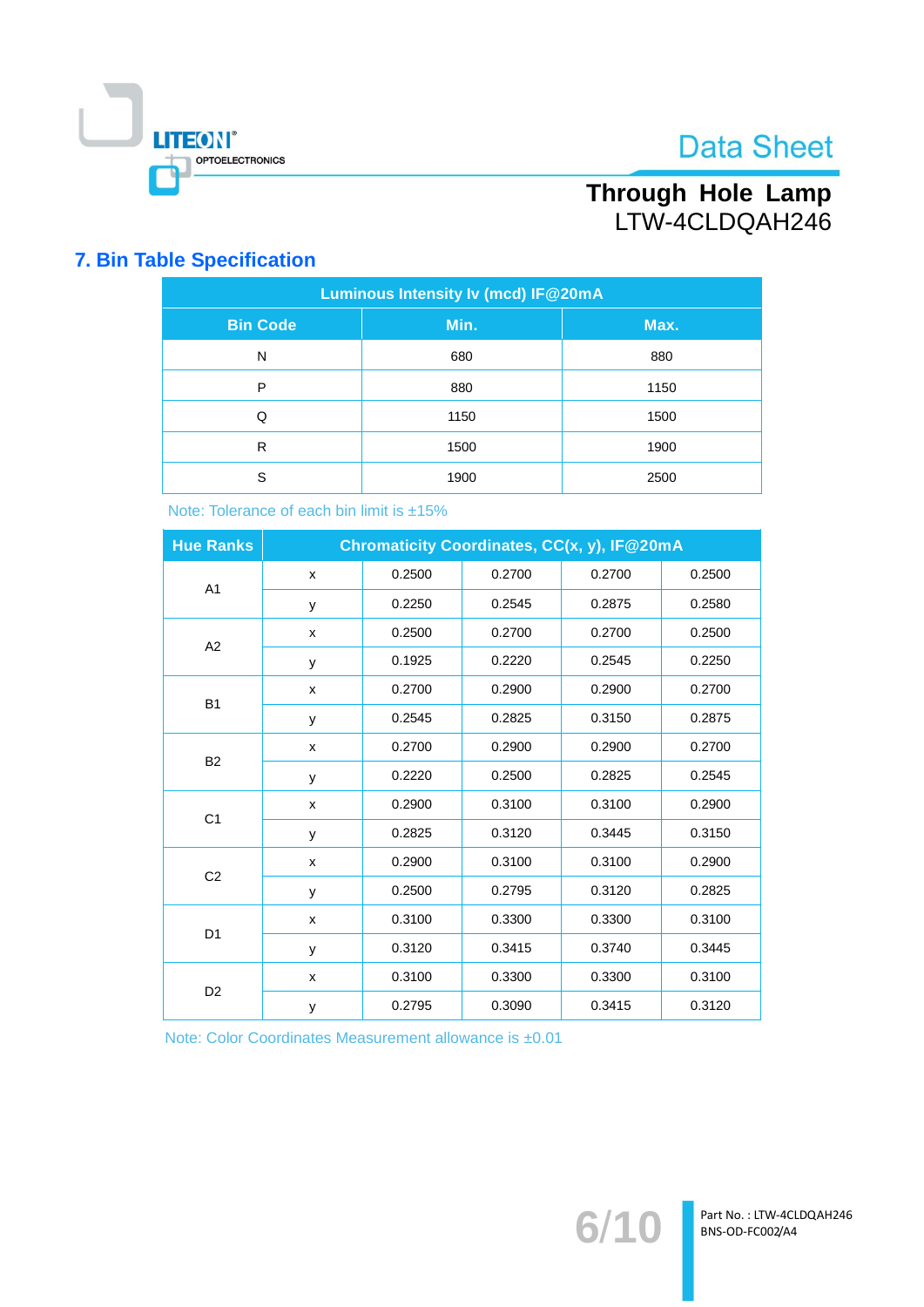

# Through Hole Lamp<br>LTW-4CLDQAH246

**C.I.E. 1931 Chromaticity Diagram** 



7/10

Part No.: LTW-4CLDQAH246 BNS-OD-FC002/A4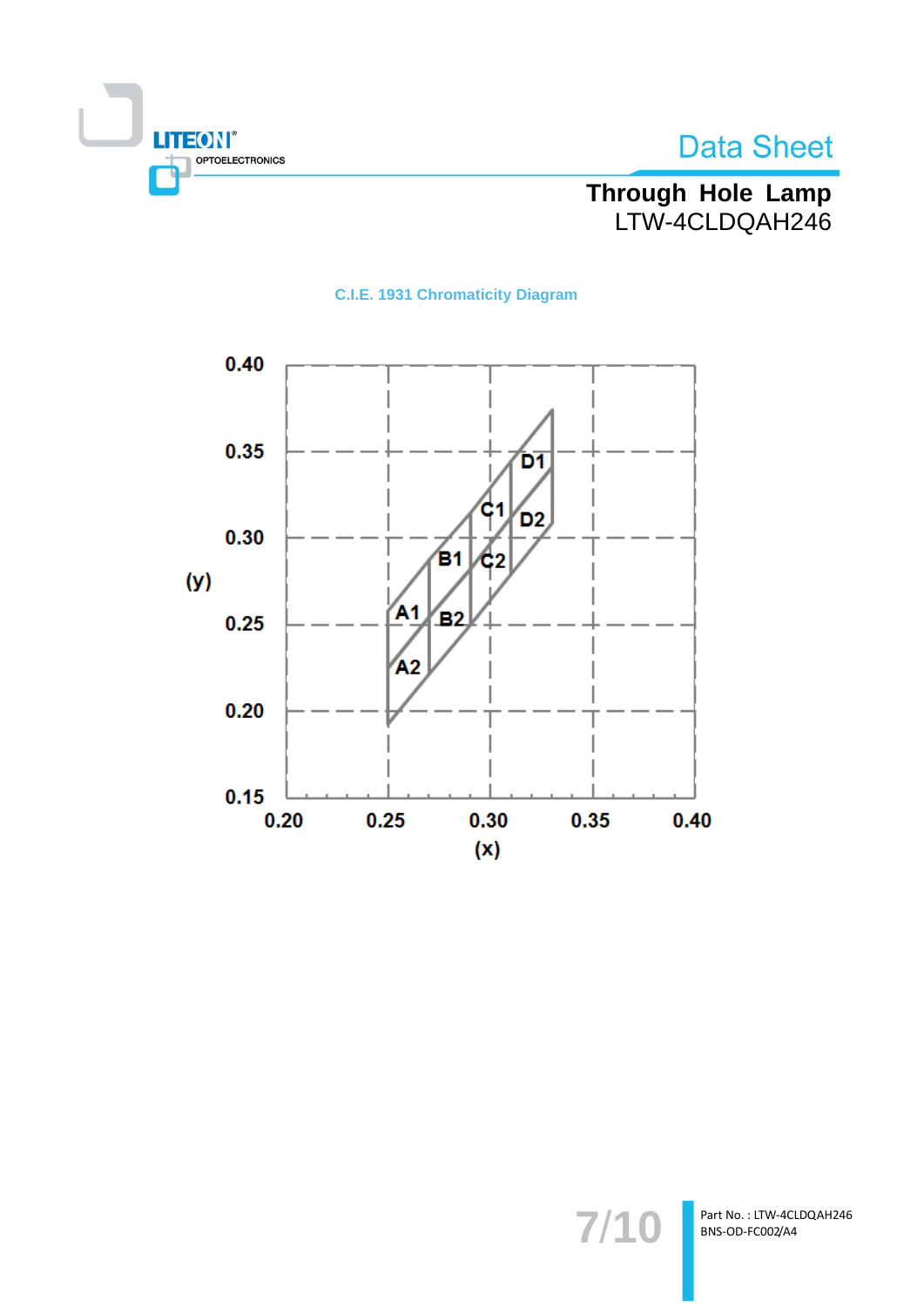

# **Through Hole Lamp** LTW-4CLDQAH246

### **8. CAUTIONS**

### **8.1. Application**

This LED lamp is good for application of indoor and outdoor sign, also ordinary electronic equipment.

#### 8.2. Storage

The storage ambient for the LEDs should not exceed 30°C temperature or 70% relative humidity. It is recommended that LEDs out of their original packaging are used within three months. For extended storage out of their original packaging, it is recommended that the LEDs be stored in a sealed container with appropriate desiccant or in desiccators with nitrogen ambient.

#### 8.3. Cleaning

Use alcohol-based cleaning solvents such as isopropyl alcohol to clean the LEDs if necessary.

#### 8.4. Lead Forming & Assembly

During lead forming, the leads should be bent at a point at least 3mm from the base of LED lens. Do not use the base of the lead frame as a fulcrum during forming. Lead forming must be done before soldering, at normal temperature. During assembly on PCB, use minimum clinch force possible to avoid excessive mechanical stress.

#### 8.5. Soldering

When soldering, leave a minimum of 2mm clearance from the base of the lens to the soldering point. Dipping the lens into the solder must be avoided. Do not apply any external stress to the lead frame during soldering while the LED is at high temperature.

### **Recommended soldering conditions:**

|                               | <b>Soldering iron</b>                                     |                                           | <b>Wave soldering</b>                                                  |
|-------------------------------|-----------------------------------------------------------|-------------------------------------------|------------------------------------------------------------------------|
| Temperature<br>Soldering time | $350^{\circ}$ C Max.<br>3 seconds Max.<br>(one time only) | Pre-heat<br>Pre-heat time<br>Solder wave  | $120^{\circ}$ C Max.<br>100 seconds Max.<br>265±5°C Max.               |
| Position                      | No closer than 2mm<br>from the base of the epoxy bulb     | Soldering time<br><b>Dipping Position</b> | 5 seconds Max.<br>No lower than 2mm from the<br>base of the epoxy bulb |

Note: Excessive soldering temperature and/or time might result in deformation of the LED lens or catastrophic failure of the LED. IR reflow is not suitable process for through-hole type LED lamp product. Max temperature of wave soldering is not means that Holder's HDT/Melting temperature.

### 8.6. Drive Method

An LED is a current-operated device. In order to ensure intensity uniformity on multiple LEDs connected in parallel in an application, it is recommended that a current limiting resistor be incorporated in the drive circuit, in series with each LED as shown in Circuit A below.





**Circuit model (B)** 



(A) Recommended circuit

(B) The brightness of each LED might appear different due to the differences in the I-V characteristics of those LEDs.

Part No.: LTW-4CLDQAH246 BNS-OD-FC002/A4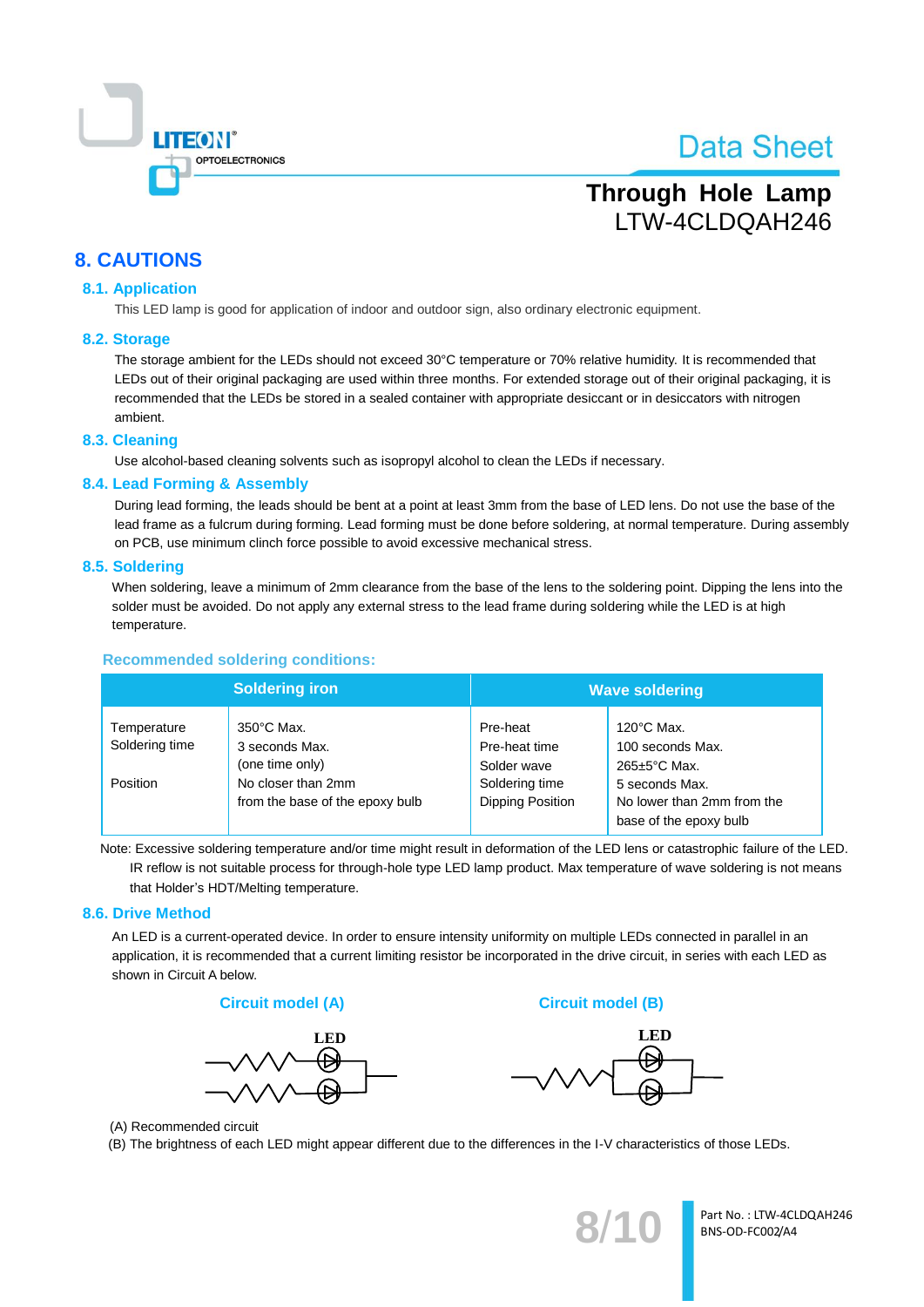

Part No.: LTW-4CLDQAH246

BNS-OD-FC002/A4

## **Through Hole Lamp** LTW-4CLDQAH246

### 8.7. ESD (Electrostatic Discharge)

### Static Electricity or power surge will damage the LED.

**Suggestions to prevent ESD damage:** 

- Use a conductive wrist band or anti- electrostatic glove when handling these LEDs
- All devices, equipment, and machinery must be properly grounded
- Work tables, storage racks, etc. should be properly grounded
- Use ion blower to neutralize the static charge which might have built up on surface of the LEDs plastic lens as a result of friction between LEDs during storage and handing
- **Suggested checking list:**

#### **Training and Certification**

8.7.1.1. Evervone working in a static-safe area is ESD-certified?

8.7.1.2. Training records kept and re-certification dates monitored?

#### **Static-Safe Workstation & Work Areas**

- 8.7.2.1. Static-safe workstation or work-areas have ESD signs?
- 8.7.2.2. All surfaces and objects at all static-safe workstation and within 1 ft measure less than 100V?
- 8.7.2.3. All ionizer activated, positioned towards the units?
- 8.7.2.4. Each work surface mats grounding is good?

#### **Personnel Grounding**

- 8.7.3.1. Every person (including visitors) handling ESD sensitive (ESDS) items wear wrist strap, heel strap or conductive shoes with conductive flooring?
- 8.7.3.1. If conductive footwear used, conductive flooring also present where operator stand or walk?
- 8.7.3.2. Garments, hairs or anything closer than 1 ft to ESD items measure less than 100V\*?
- 8.7.3.3. Every wrist strap or heel strap/conductive shoes checked daily and result recorded for all DLs?
- 8.7.3.4. All wrist strap or heel strap checkers calibration up to date?

Note: \*50V for Blue LED.

#### **Device Handling**

- 8.7.4.1. Every ESDS items identified by EIA-471 labels on item or packaging?
- 8.7.4.2. All ESDS items completely inside properly closed static-shielding containers when not at static-safe workstation?
- 8.7.4.3. No static charge generators (e.g. plastics) inside shielding containers with ESDS items?

8.7.4.4. All flexible conductive and dissipative package materials inspected before reuse or recycle?

#### **Others**

8.7.5.1. Audit result reported to entity ESD control coordinator?

- 8.7.5.2. Corrective action from previous audits completed?
- 8.7.5.3. Are audit records complete and on file?